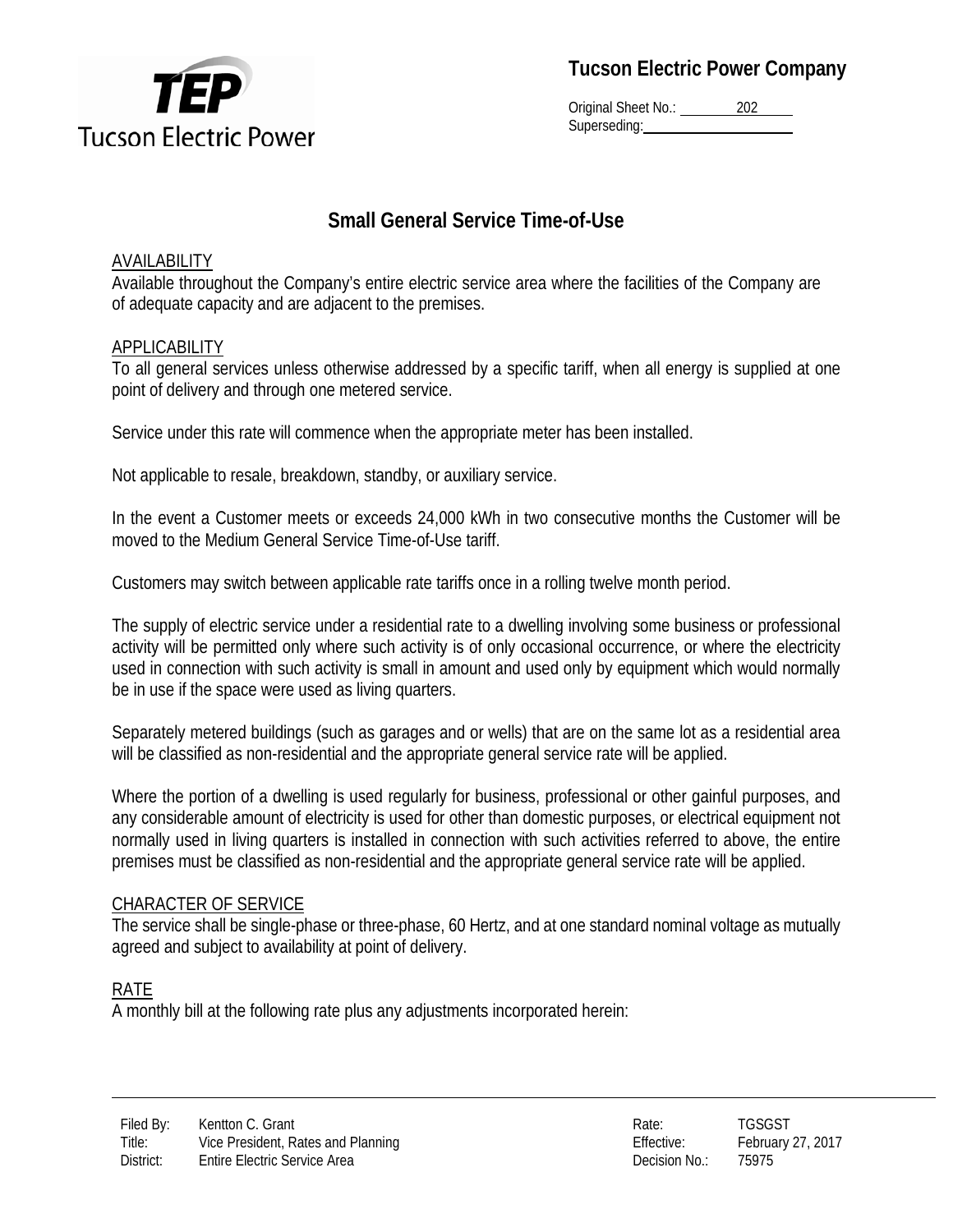

Original Sheet No.: 202 - 1 Superseding:

#### BUNDLED STANDARD OFFER SERVICE - SUMMARY OF BASIC SERVICE AND ENERGY CHARGES Basic Service Charge, single-phase service  $$22.00$ Basic Service Charge, three-phase service  $$29.00$

| Summer     | Winter<br>(October - April) |
|------------|-----------------------------|
| \$0.081680 | \$0.070170                  |
| \$0.099980 | \$0.090550                  |
| \$0.099120 | \$0.090550                  |
| \$0.098260 | \$0.090550                  |
| \$0.097420 | \$0.090550                  |
|            | (May - September)           |

Energy Charge is a bundled charge that includes: Local Delivery-Energy (Local Delivery and/or Distribution exclusive of Transmission/Ancillaries), Generation Capacity, Fixed Must-Run, Transmission and Ancillary Services.

| Power Supply Charge (Per kWh)                                                                           | Summer            | Winter            |  |  |
|---------------------------------------------------------------------------------------------------------|-------------------|-------------------|--|--|
|                                                                                                         | (May – September) | (October – April) |  |  |
| Base Power On-Peak                                                                                      | \$0.071322        | \$0.038010        |  |  |
| Base Power Off-Peak                                                                                     | \$0.025609        | \$0.025651        |  |  |
| The Power Supply Charge is the sum of the Base Power Charge and the Purchased Power and Fuel Adjustment |                   |                   |  |  |
| Clause (PPFAC), a per kWh adjustment in accordance with Rider-1-PPFAC. PPFAC reflects increases or      |                   |                   |  |  |

decreases in the cost to the Company for energy either generated or purchased above or below the base cost per kWh sold.

### TIME-OF-USE TIME PERIODS

The Summer On-Peak period is 2:00 p.m. to 8:00 p.m., Monday through Friday (excluding Memorial Day, Independence Day, and Labor Day).

The Winter On-Peak periods are 6:00 a.m. - 10:00 a.m. and 5:00 p.m. - 9:00 p.m., Monday through Friday (excluding Thanksgiving Day, Christmas Day, and New Year's Day).

All other hours are Off-Peak. If a holiday falls on Saturday, the preceding Friday is designated Off-Peak; if a holiday falls on Sunday, the following Monday is designated Off-Peak.

### DIRECT ACCESS

A Customer's Direct Access bill will include all unbundled components except those services provided by a qualified third party. Those services may include Metering (Installation, Maintenance and/or Equipment), Meter Reading, Billing and Collection, Transmission and Generation. If any of these services are not available from a third party supplier and must be obtained from the Company, the rates for Unbundled Components set forth in this tariff will be applied to the customer's bill.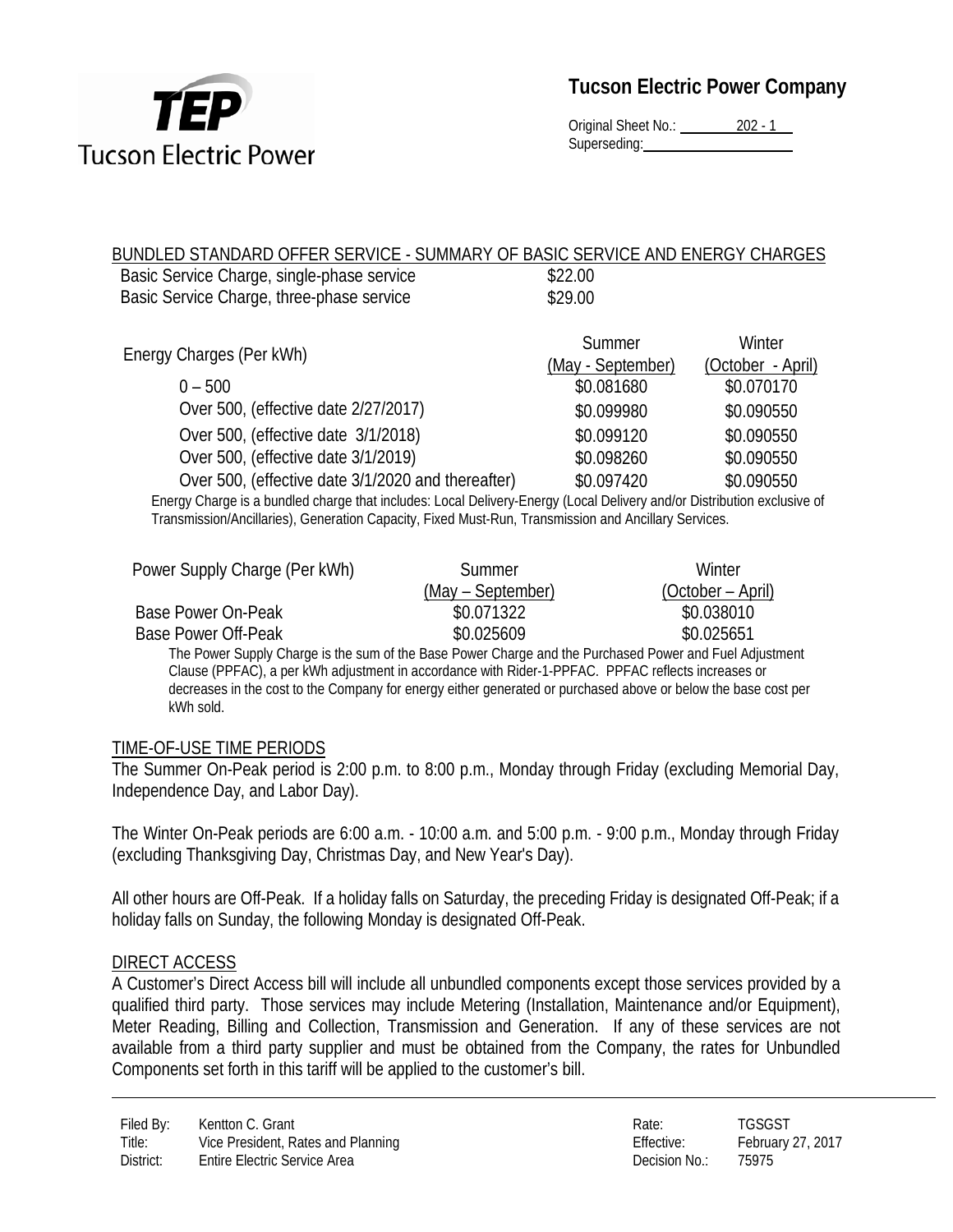

**Tucson Electric Power Company**

Original Sheet No.: 202 - 2 Superseding:

## FOR DIRECT ACCESS: ARIZONA INDEPENDENT SCHEDULING ADMINISTRATOR (AZISA) CHARGE

A charge per kWh shall, subject to FERC authorization, be applied for costs associated with the implementation of the AZISA in Arizona.

## TEP STATEMENT OF CHARGES

For all additional charges and assessments approved by the Arizona Corporation Commission see the TEP Statement of Charges which is available on TEP's website at www.tep.com.

### TAX CLAUSE

To the charges computed under the above rate, including any adjustments, shall be added the applicable proportionate part of any taxes or governmental impositions which are or may in the future be assessed on the basis of gross revenues of the Company and/or the price or revenue from the electric energy or service sold and/or the volume of energy generated or purchased for sale and/or sold hereunder.

### RULES AND REGULATIONS

The standard Rules and Regulations of the Company as on file with the Arizona Corporation Commission shall apply where not inconsistent with this rate.

### ADDITIONAL NOTES

Additional charges may be directly assigned to a customer based on the type of facilities (e.g., metering) dedicated to the customer or pursuant to the customer's contract, if applicable. Additional or alternate Direct Access charges may be assessed pursuant to any Direct Access fee schedule authorized.